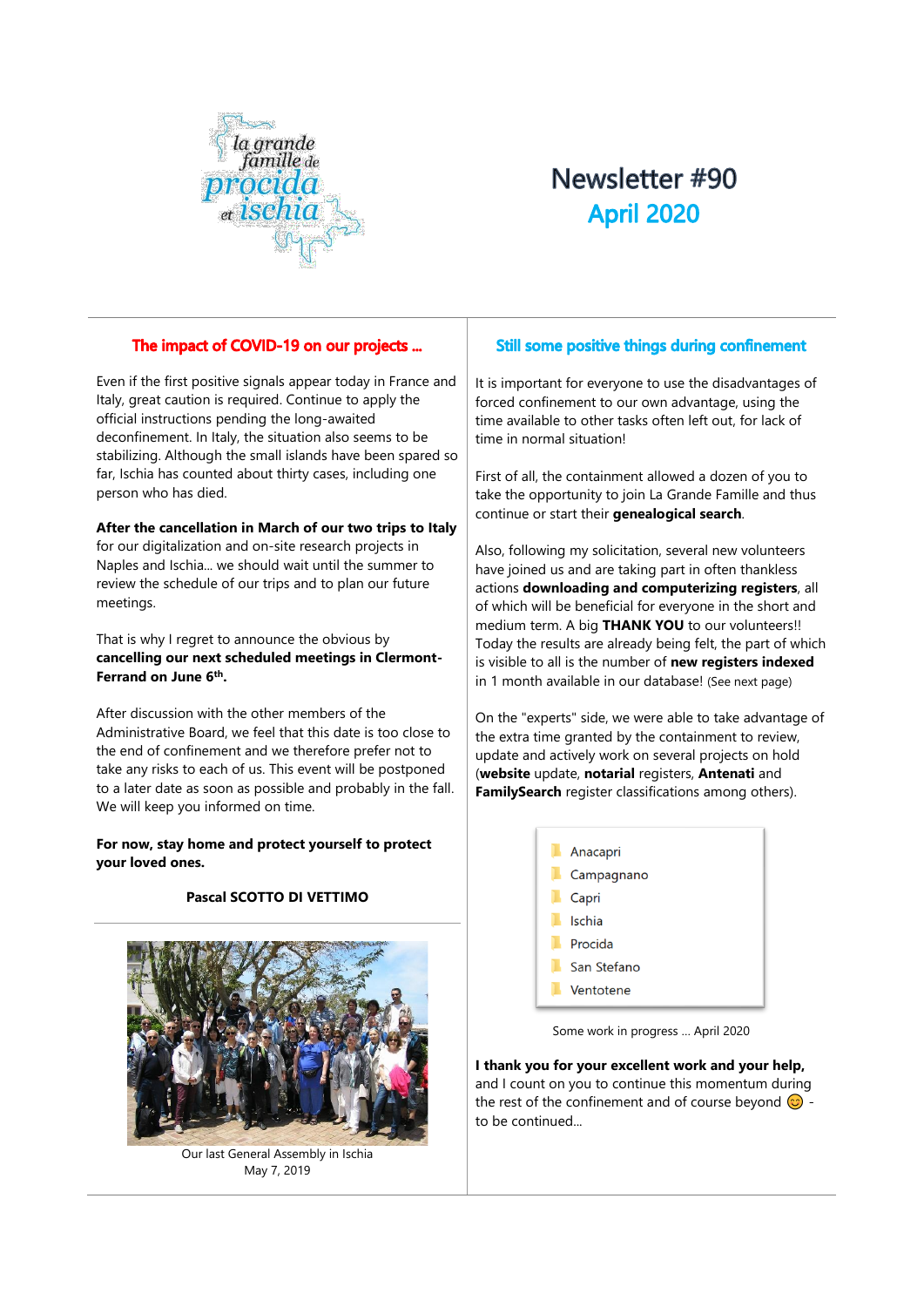#### The notarial archives in NAPLES



Following our past investigations at the Archives in Naples in October 2018, which resulted in much work and the provision of a new research service for members, we completed the initial information with the following aids:

### **The list of notaries who have practiced in Procida, Ischia or Ventotene as well as the list of all existing registers for each notary are not online on our web site.**

All you need to do is click on "List of Registers", choose the place "Italy" and then the archive "Archivio dei Notai a Napoli":

| <b>Liste des registres</b>                             |                 |                 |               |                                                    |  |
|--------------------------------------------------------|-----------------|-----------------|---------------|----------------------------------------------------|--|
| <b>Italie</b>                                          |                 | v               |               |                                                    |  |
| Archivio dei Notai a Napoli<br>Archive<br>$\checkmark$ |                 |                 |               |                                                    |  |
| <b>Divers</b>                                          |                 |                 |               |                                                    |  |
| <b>Autres documents</b>                                |                 |                 |               |                                                    |  |
| <b>Début</b>                                           | Fin             | <b>Numérisé</b> | <b>Indexé</b> | <b>Commentaire</b>                                 |  |
| 1545                                                   | 1555            | Non             | Non           | Nt. Ischia 1500/85 ignoto                          |  |
| 1561                                                   | 1583            | Non             | Non           | Nt. Ischia 1500/158 Gio Antonio DE CRESCENTIO      |  |
| 1561                                                   | 1583            | <b>Non</b>      | Non           | Nt. Ischia 1500/159 Fabrizio INGLESE               |  |
| 1574                                                   | 1574            | Non             | Non           | Nt. Ischia 1500/309 ignoto                         |  |
| 1574                                                   | 1607            | <b>Non</b>      | Non           | Nt. Ischia 1500/313 Gio Aniello MANCUSO            |  |
| 1575                                                   | 1593            | Non             | Non           | Nt. Ischia 1500/318 Astolfo GRIMALDI               |  |
| 1582                                                   | 1583            | Non             | <b>Non</b>    | Nt. Ischia 1500/395 Gio Antonio DE MONTE           |  |
| 1584                                                   | 1584            | Non             | Non           | Nt. Forio 1500/409 Gio Vincenzo NOCERA             |  |
| 1596                                                   | 1596            | <b>Non</b>      | Non           | Nt. Ischia, Forio, Ponza 1500/545 Nicola FERRARO   |  |
| 1603                                                   | 1649            | <b>Non</b>      | Non           | Nt. Ischia 1600/39 Silvestro CAPUANO               |  |
| 1613                                                   | 1664            | Non             | Non           | Nt. Casamicciola 1600/122 Gio Domenico PERCIATI    |  |
| 1615                                                   | 1616            | Non             | Non           | Nt. Ischia 1600/131 Sergio Nicola AGAZIO           |  |
| 1616                                                   | 1650            | Non             | Non           | Nt. Forio 1600/139 Donato POLITO                   |  |
| 1619                                                   | 1656            | Non             | Non           | Nt. Ischia. Forio 1600/162 Antonio DE NACERA       |  |
| 1626                                                   | 1655            | <b>Non</b>      | Non           | Nt. Ischia 1600/220 Fabio FERRARI                  |  |
| 1638                                                   | 1686            | Non             | Non           | Nt. Ischia 1600/323 Dionisio DE NOCERA             |  |
| 1651                                                   | 1666            | Non             | Non           | Nt. Ischia, Procida 1600/401 Gio Battista GALATOLA |  |
| 1659                                                   | 1710            | Non             | Non           | Nt. Ischia 1600/463 Giovanni MARONE                |  |
| 1660                                                   | 1712            | Non             | Non           | Nt. Ischia 1600/474 Scipione CIGLIANO              |  |
|                                                        |                 |                 | Non           | Nt. Forio 1600/480 Alfonso DE MAIO                 |  |
| 1661                                                   | 1701            |                 |               |                                                    |  |
|                                                        | <b>Registre</b> |                 | v<br>Non      |                                                    |  |

I remind you that the **procedure for searching** for a notarial document has already been documented by Guy ATTANASIO (whom I thank) and is available on our website in the "Registers" section. In addition, you will find an **additional tutorial** (which Guy has just prepared) explaining how to do your research from these lists.

When it will become possible to travel to Naples again this fall, we will scan the registers you have ordered us. It should also be noted that we will take the opportunity to carry out the additional checks for the other notaries who have practiced in Ponza and Capri.

## New registers and index available

Please find below the list of new coming updates for the online registers and indexes:

| <b>Archives</b>                                                   | <b>Registers</b>                                         |  |  |
|-------------------------------------------------------------------|----------------------------------------------------------|--|--|
| <b>Archives MARITIMES</b>                                         | IM209 Bône - 1908-1929<br>(Henri SCOTTO DI VETTIMO)      |  |  |
| <b>CAPRI</b>                                                      | M01-1809-1819                                            |  |  |
| Comune                                                            | (Anne-Marie TEXIER)                                      |  |  |
| <b>FONTANA</b><br>Parrocchia di Santa<br>Maria della Mercede      | M01 (Hubert BLAZEJEWSKI)<br>M02, M03 (Line DEMARTI-ADAM) |  |  |
| <b>PROCIDA</b><br>Abbazia San Michele<br>Arcangelo                | <b>Census A25-1782</b><br>(René BARONE)                  |  |  |
| <b>SERRARA</b><br>Parrocchia di Santa<br><b>Maria del Carmine</b> | <b>D06</b> (Serge BARTHOLETTI)                           |  |  |
| <b>TESTACCIO</b><br>Parrocchia di San<br>Giorgio                  | <b>Census A01-1914</b><br>(Sylviane MORIAU)              |  |  |

Thank you to our volunteers who work for all of us.

*Do not hesitate to contact me to computerize some records, a little every day*

# **Evolution of our web site**

After the new colors for our search engine in March, you can now view or download the **user's guide** of the site reviewed in full and corrected in French or English.

A new feature to come - **research by individual**: currently under development, this option will allow you to **search for a chosen ancestor** for which you lack important elements (where was he born? when? did he marry on another island? which one? where did he live?) or for which you want to know more about his life. So by searching all our database in just one click, you can discover all the records and documents concerning him potentially (birth certificate, marriages, death, maritime registration if he was a sailor, presence in a census, on one island or another...).

A few more months of patience, the work continues.

## **Pascal SCOTTO DI VETTIMO**